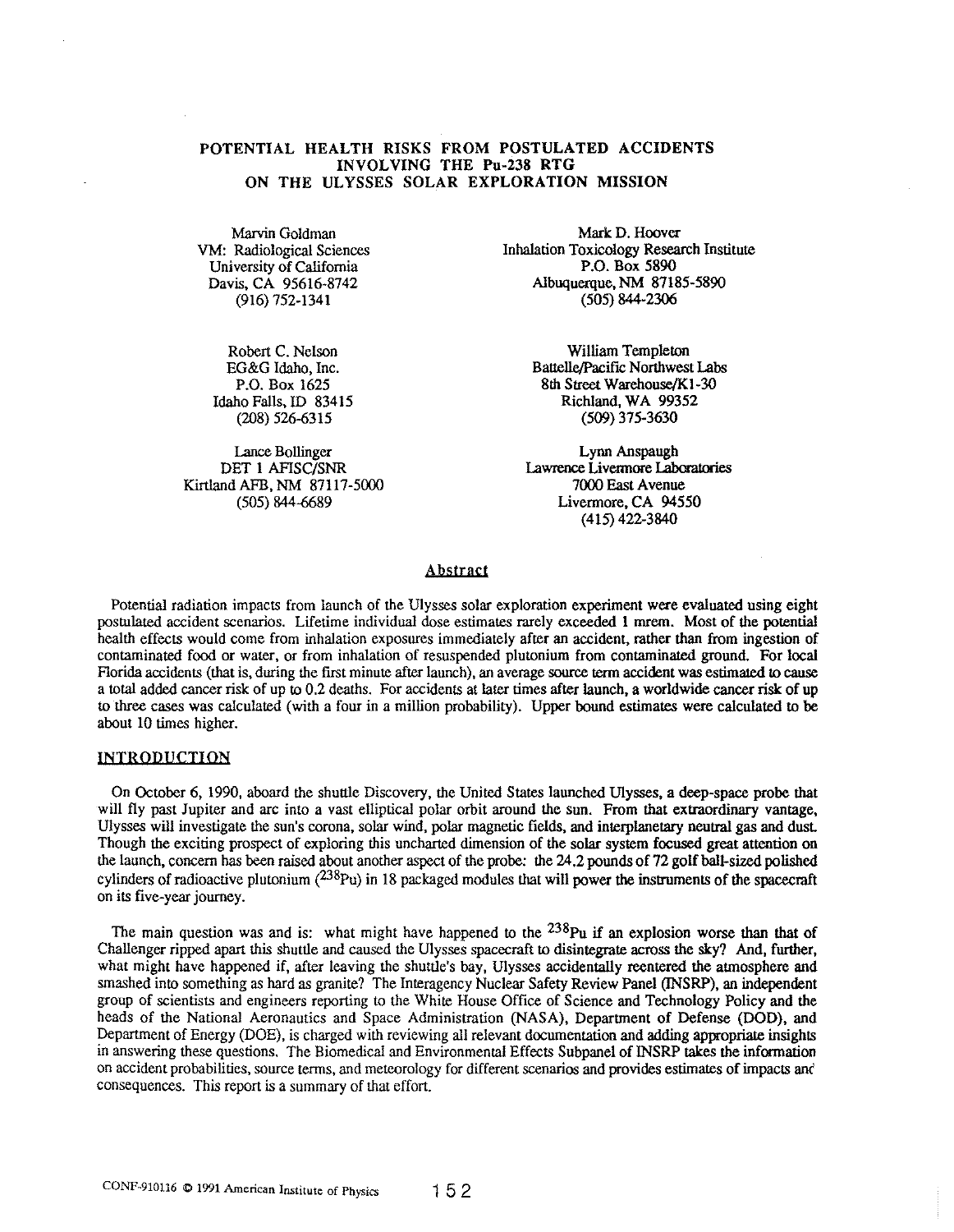The probability of a mission failure for any reason whatsoever is about one in a hundred; however, the probability that the failure includes an accident severe enough to cause a release of a fraction of the onboard plutonium was estimated to be about one in 10,000 for one case and less than one in 100,000 for the other accident scenarios. Although the probabilities of such accidents occurring are remote, the purpose of this report is to describe what might have happened to the plutonium if the accidents had occurred in either a local or worldwide release scenario, and what the consequences would be to human beings and the life around them.

What we have attempted in this report is called "risk assessment". Consciously or subconsciously, everyone does risk assessment. For example, when each of us decides whether or how to cross a street, although the decision often seems spontaneous, we are undergoing risk assessment. We are weighing the variables and calculating the probabilities. In that circumstance, most adults have had sufficient experience to make intelligent choices. We have seen cars and trucks on the road. We have seen them mixed with motorcycles, bicyclists, and pedestrians. We have witnessed the traffic going fast and slow, crowded and sparse, even erratic, and predicted the chances of our success negotiating through it. We have crossed the street properly at the crosswalks, and probably jaywalked, too. Regardless of the extent of our experience in crossing streets, most adults have lots of infonnation and the freedom of choice in making decisions of survival. In the matter of satellites powered by <sup>238</sup>Pu, most adults have had little or no information and thus certainly no freedom of choice. We have tried to remedy that situation with this article.

# THE NEED FOR RADIOISOTOPE THERMOELECTRIC GENERATORS

Over the last 30 years, NASA has used <sup>238</sup>Pu to power 23 space missions, including Pioneer 10 and 11 (still Over the last 30 years, NASA has used  $2^{20}$ Pu to power 23 space missions, including Pioneer 10 and 11 (still operating after 19 years), the Viking mission to Mars, and the Voyager I and II grand tours of our planetary s Last year's launch of Galileo also used <sup>238</sup>Pu to power its instruments. The <sup>238</sup>Pu has been used in devices called radioisotope thermoelectric generators (RIGs), which use the heat of radioactive decay to cause an electric current to flow through specially designed bi·metallic interfaces. RTGs have been demonstrated to be highly reliable sources of electrical power.

The space agency uses RTGs for deep space missions because, at present, there are no practical alternatives. With an energy requirement of up to several hundred watts of electrical power for several years, the space probes travel too far from the sun to use solar energy to provide that power. For example, solar cells to power Ulysses, which enters its polar orbit near Jupiter where the sun's intensity is only 4% of that on Earth, would have to weigh 1250 pounds and spread over 500 square feet. The weight would be too excessive to launch (the RTG only weighs 124 pounds). Fuel cells or batteries, another obvious choice, cannot be used on such a long mission because they need a power source, such as solar panels, for recharging, and their weight would be prohibitively heavy.

Concern for the safety of RTGs has always been a part of the U.S. space program, and design of the RIGs has evolved from a health protection philosophy of "dilution" and "dispersion" to one of "containment". The earliest plutonium power sources, preceding the current RIGs, were designed to burn up at high altitude. One power source fueling a Navy navigational satellite did burn up on accidental orbital reentry to the earth's atmosphere, leaving 17,000 curies of  $^{238}$ Pu (about 3 pounds) in a dilute band around the Earth. Since then, the RTGs have been designed to contain the plutonium in case of an accident. The <sup>238</sup>Pu is encased in an iridium metal shell surrounded by two graphite shells, and these are inside another modular container to provide further protection. Three subsequent accidents served to prove the efficacy of the multilayered container design philosophy: two plutonium heat sources were recovered after they landed intact in the Pacific Ocean in 1968 after a weather satellite failed to reach orbit, and their fuel was used in a later mission. Another heat source fell into the South Pacific Ocean after separating from an Apollo 13 command module; the subsequent search turned up no evidence that <sup>238</sup>Pu was released. Only if an RTG hits something as hard as granite on its plunge back to Earth, or if it is hit by a shard from an explosion of a solid rocket booster, does it have any chance of fracturing.

To understand how many cancer deaths or other health effects might result from a local release of plutonium dust near the ground or a global release of plutonium particles to the upper atmosphere, it is first necessary to consider the physical and chemical properties of  $^{238}$ Pu, its movement through the environment, and how human beings are affected by radiation.

# PHYSICAL AND CHEMICAL PROPERTIES OF Pu-238

Plutonium·238 is one of 15 radioactive isotopes of plutonium that range in atomic mass from 232 to 246. All undergo spontaneous decay, the half·life rates of which range from 0.18 seconds to more than 10 million years.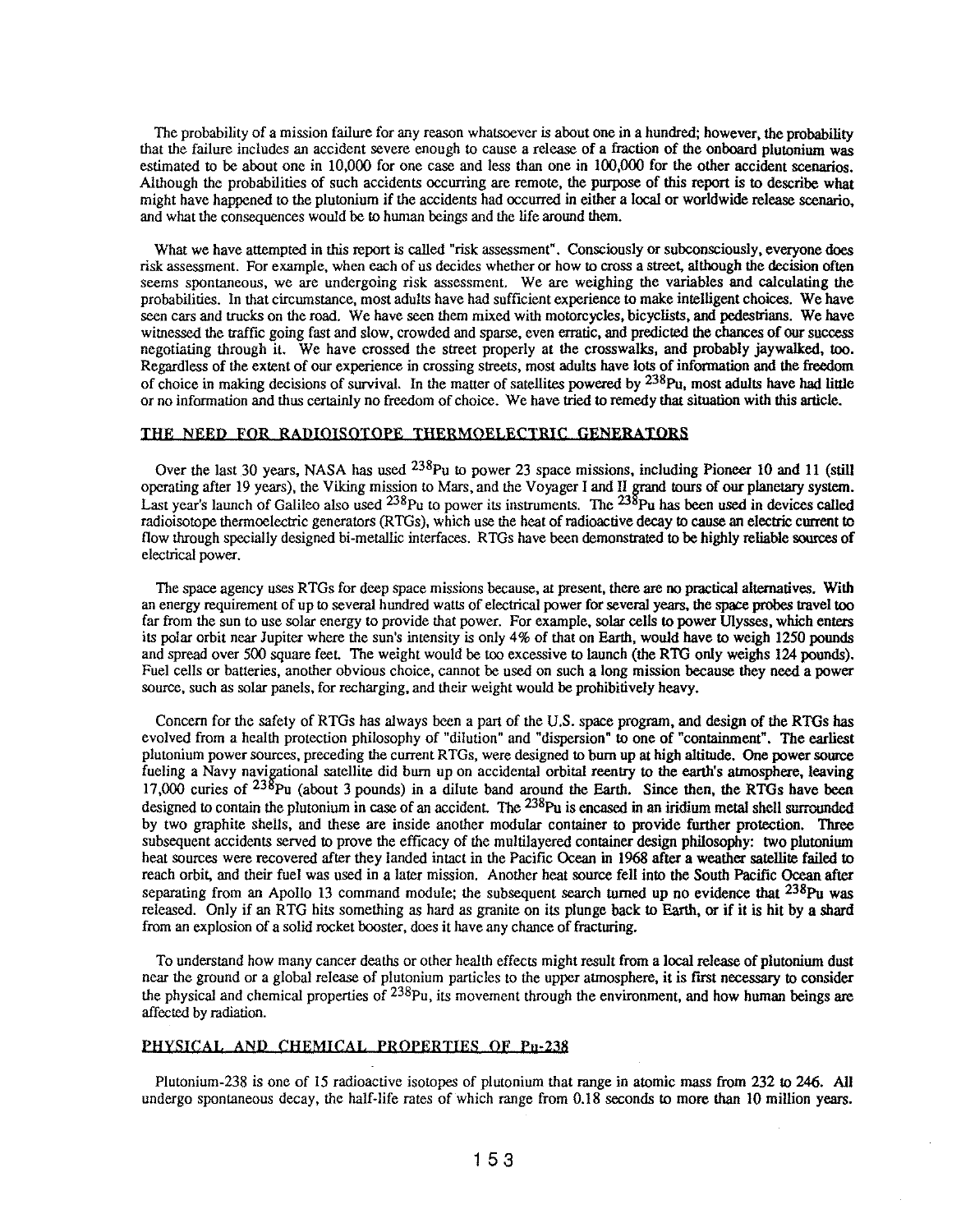Plutonium-238, with a half-life of 87.7 years, was first created artificially by bombarding uranium with heavy hydrogen atoms. Large amounts of this radioisotope are now made in uranium-fueled power plants along with other plutonium isotopes. Separating 238Pu from the complex mixture of plutonium isotopes is prohibitively expensive. Instead, it is manufactured by bombarding neptunium  $(^{237}Np)$  with neutrons.

Unlike <sup>239</sup>Pu, <sup>238</sup>Pu cannot practically be used in nuclear explosives or power plants. The difference between the two lies in that the 239Pu nucleus can be more easily split by a neutron ("fissioned") into two or more nuclear fragments. The result is a lot of heat and more neutrons that split more  $^{239}$ Pu atoms, forming more heat and more neutrons in a chain reaction that make it so useful as a fuel or as a bomb.

However, <sup>258</sup>Pu does not split easily when hit by a neutron, and thus has no value as a reactor fuel or in bombs. But because the radioactivity per unit of mass is about 280 times higher than <sup>239</sup>Pu, <sup>238</sup>Pu is a good isolated power source. When converted to the dioxide form,  $^{238}$ Pu is packaged into small units and used to power satellites, communications equipment at remote sites on Earth, and cardiac pacemakers.

An important characteristic of  $^{238}$ Pu in regard to its effect on human tissues is how rapidly it fragments while decaying. This is not so important in larger particles, because they tend to remain so insoluble that they move very slowly through the environment, but becomes of concern in the smaller particles of 2 to 20 micrometers in size because they are so easily inhaled. Although  $^{238}$ Pu is less soluble than  $^{239}$ Pu, the rate of dissolution of small  $^{238}$ Pu particles in biological or aqueous media is higher than  $^{239}$ Pu particles of the same size. How this happens is not known, but there is speculation that the crystal lattice of the radioisotope weakens as it absorbs the thermal energy from the released alpha particles. This thermal spallation fragments the particle into even smaller pieces, exposing more surface area to the surrounding medium, and leading to more dissolution. Although the same fragmentation occurs in <sup>239</sup>Pu, its activity is 280 times lower than <sup>238</sup>Pu, and thus the rate of fragmentation is lower. Thus, the models used for calculating the absorbed radiation dose that are based on inhaling <sup>259</sup>Pu must be modified for 238Pu.

#### ENVIRONMENTAL TRANSPORT OF Pu-238 DIOXIDE

It has been suggested that if one pound of plutonium were uniformly distributed so that a few specks would lodge in the lungs of each person on Earth, everyone on the planet would get a fatal case of lung cancer. However, the path that plutonium takes from the point it is released into the environment to the human lung is so inefficient that, following the same argument, 100,000,000 pounds of the substance would have to be evenly spread throughout the environment to result in one pound of material penetrating the lungs of all the people on Earth.

Between 1945 and 1976, about 26,000 curies (5 pounds of human-made <sup>238</sup>Pu) were released into the atmosphere: 9820 curies from the atmospheric testing of plutonium bombs, and 17,000 curies from the satellite that burned up as it reentered the atmosphere in 1964. Of the total, based on samplings throughout the world, only 0.00055 pounds has been inhaled or ingested by all human beings.

The reason for this low level of dispersal lies in how plutonium moves through the environment. Plutonium in the atmosphere eventually makes its way onto the ground or into the water. Because <sup>238</sup>Pu dioxide is so insoluble, its movement through the environment depends on physical, not chemical, processes. As it falls onto the soil, it eventually weathers into the ground at a depth of a few centimeters. Any <sup>238</sup>Pu dioxide that settles on the ground remains there for hundreds of years. At this point, some of it may be slowly taken up by the roots of crops. (It is this slow movement into soil and crops that prompted the World Health Organization to determine that the ratio of  $238$ Pu taken in by inhalation versus ingestion was 1000 to 3.)

In the water, studies at Bikini and Enewetak Atolls, sites of testing of atomic bombs, in which plutonium was accidentally released, show that when plutonium is released from' an accident occurring near the shore it rapidly drops to the seabed. Here it moves again as a result of physical processes: further down into the sea bed, to the shore from wave action, or into the water column by sediment resuspension, where it can be ingested by marine life. It has also been shown that pellets of <sup>238</sup>Pu dioxide on the sea floor rapidly become encrusted with mineral deposits and release less radioactive material with the passage of time.

Of more importance in how plutonium moves through the environment is that, once it falls on land, it can be resuspended into the air whenever the ground is disturbed by wind or human activities such as tilling or construction.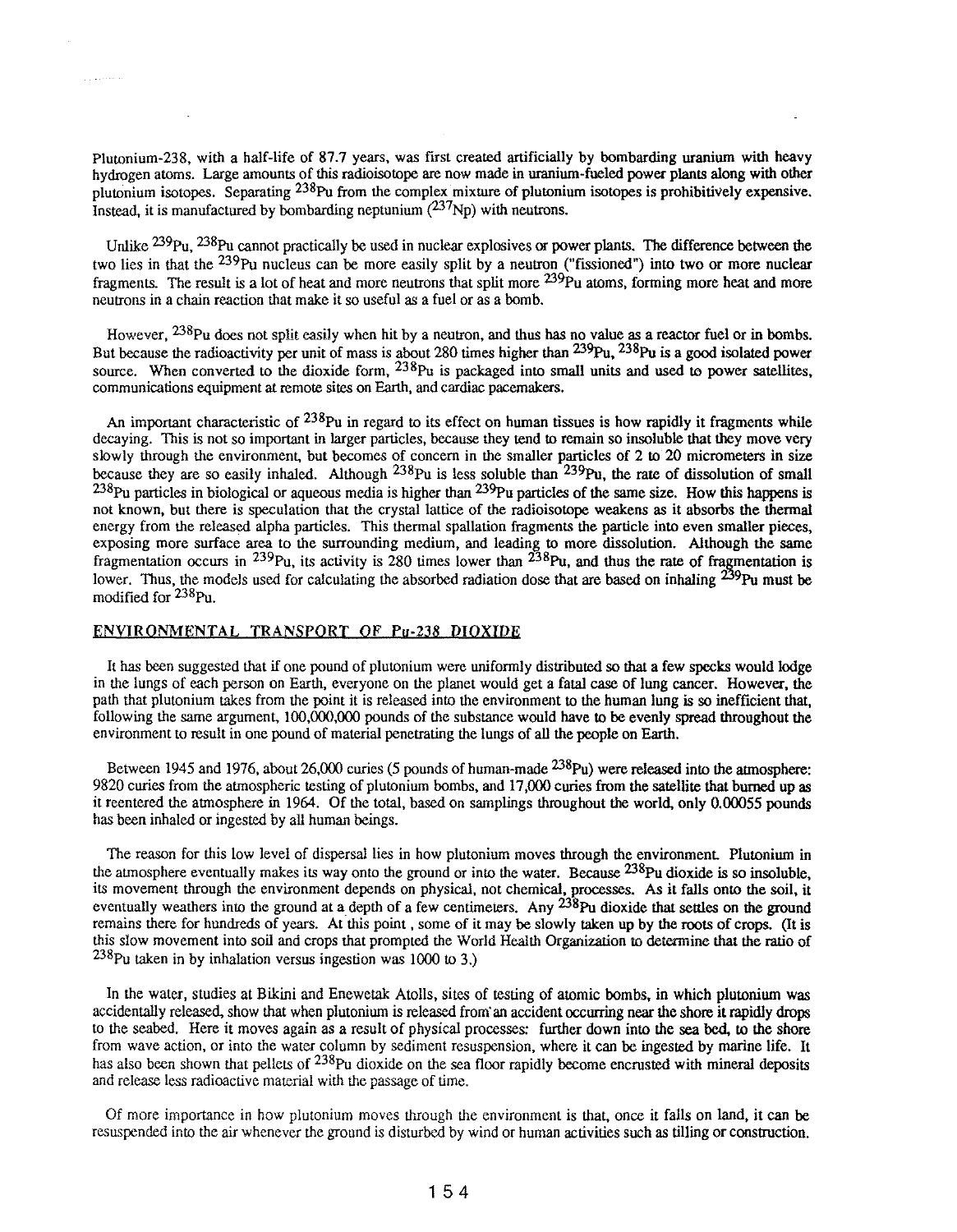This means it is available to be inhaled by humans, which is the most harmful path. Most of the studies on resuspension were conducted in arid environments, leading to question wbether resuspension of small particles would be less in more humid or wet areas. There is no solid evidence to support this idea, since measurements taken throughout the United States actually showed that the lowest concentration of particles per cubic meter of air were in White Pine County, Nevada -- a very arid area -- and that the highest were in the more humid Midwest, where soil erosion and tilling produce major resuspension. Other experiments in South Carolina, Enewetak, and Bikini also show that resuspension of soil was essentially the same as in arid environments. More research is needed to completely answer this question.

# **HOW** HUMAN BEINGS ARE AFFECTED **BY** RADIATION

It has been reported, incorrectly, that  $^{238}$ Pu is the most toxic substance in the universe; however, chemical toxins such as certain snake venoms, botulism, anthrax spores, and mercury vapors (such as in high intensity lamps), are more toxic, as are the polonium and californium isotopes  $^{210}P_0$ ,  $^{242}Cf$ , and  $^{244}Cf$ . Plutonium decays by the emission of alpha particles, packages each consisting of two neutrons and two protons, with energy propelling each through matter. As the alpha particle moves, it tears away electrons from surrounding atoms\_ Each electron pulled away moves through the molecules around it until it interacts with another atom. On a molecular scale, this is like a microscopic hot poker passing through cells. If an alpha particle plunges through a tissue cell's nucleus, the cell will be killed. But if the alpha particle plows through the cytoplasm that surrounds each cell nucleus, the cell can repair itself. At the same time, the alpha particle can plow through that part of the cytoplasm near the cell nucleus and disrupt DNA molecules in the nucleus. This sets off the mysterious reaction that alters the cell's ability to replicate itself in a slow, orderly manner, resulting in the runaway reaction characteristic of cancer.

Each disintegration of an alpha particle from plutonium has about five million electron volts of energy, which means it can smash through about five or six cells. Hence, <sup>238</sup>Pu only causes damage when it is close to living cells. It is the sum of the alpha particles and their activity within a volume of tissue that constitutes the alpha radiation dose. More accurately, dose is the amount of energy deposited in the tissue. Doses are measured in "radiation-absorbed dose" or "rad". Or they are measured in rem -- rad (or Roentgen) equivalent in man. Newer terminology substitutes Gray  $(Gy)$  or Sievert  $(Sy)$ , which are 100 times rad or rem.

Ingestion of <sup>238</sup>Pu is not particularly hazardous because its insoluble form does not make its way across the wall of the intestine very easily, and almost all leaves the body in the feces. The little that does penetrate ends up in the liver and skeleton. Skin contact with <sup>238</sup>Pu is also not a significant health concern. In fact, if <sup>238</sup>Pu is deposited on the skin, the alpha particles cannot penetrate the nonnal layer of dead skin cells, and the radioisotope can be washed off without harm.

However, if plutonium is inhaled, some will stay in the lungs and some will dissolve in body fluids to be absorbed by the blood and deposited in the liver and skeleton. (plutonium does not readily move into the reproductive tissues and therefore does not affect offspring.) In these organs, alpha particles will kill or alter cells. At low doses of radiation, however, it is not the killing of cells that worries scientists; dead cells do not alter living cells. Scientists are concerned about cancer, the runaway division of cells that eventually fonns tumors, caused when alpha particles alter the self-replication function of the cell. This happens in a way that scientists do not yet understand.

Radiation is all around us and in us. Humans receive radiation from cosmic rays that come from outer space, from the natural radioactivity that is in us all, and from radiation in the Earth. The natural radioactivity in us comes from the natural decay of uranium that is everywhere in the world; its decay products include radon and other isotopes that emit the same kind of alpha particles that come from  $238p_u$ . In fact, we each get an annual alpha particle dose (almost the same particle energy as from plutonium) of about 0.2 rem, about half of our annual natural background radiation dose. In addition, one out of every 2000 atoms of potassium, a critical part of human makeup, is naturally radioactive. From all this background radiation, each human being receives, and apparently has adjusted to, about one-third of a rem each year.

More radiation, however, can lead to cancer. The way in which radiation causes cancer isn't well understood. We do know that ripping electrons from atoms can disrupt DNA molecules that make up the chromosomes of the cell nucleus. If the cell isn't killed or doesn't repair itself, it may mutate and set off an uncontrolled replication. But these mutations must be going on all the time from background radiation, from chemicals in the environment or from simple metabolic accidents, and they are almost all recognized by the body's defense system, which destroys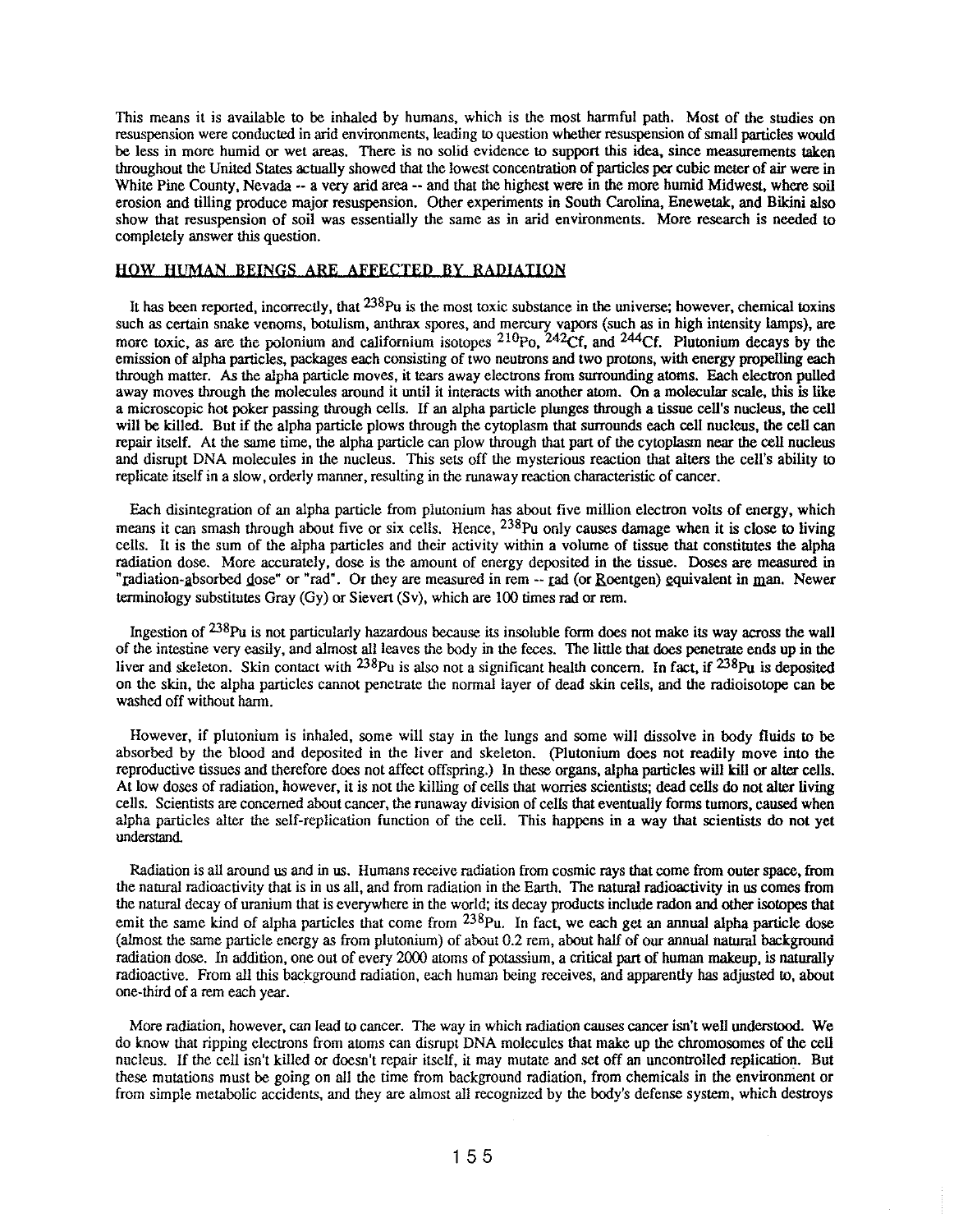them. Because this repair mechanism exists, when radiation doses are absorbed slowly, the cells and tissues can keep up with the repair. Thus, very low dose-rate radiation is generally less carcinogenic than the same dose delivered at a higher rate.

Rarely, in these billions of cell divisions that occur within a human body over a lifetime, does a mutated cell escape detection and destruction to continue to divide and cause cancer. But it does happen, as a result of a number of causes -- perhaps sometimes acting alone or sometimes together -- that include smoking, genetics, too much sun, mysterious accidents along molecular pathways, diet, and exposure to toxins or radioactivity. To determine the probability that a dose of radiation will cause cancer, we can say that if each of a million persons received one rem of radiation dose, that there would be a probability or expectation that up to about 300 to 400 additional cancer fatalities might be seen in the life history of those one million people. These figures have been arrived at as a result of years of study on survivors of the atomic bombs dropped on Hiroshima and Nagasaki during World War II, on people who have had excessive doses of medical radiation when radioactive dyes were commonly used to study the function of organs, and on uranium miners and on women who used to paint radium dials on watches. They all received tens, hundreds, and even thousands of rems of radiation, and without certainty we assume that their high-dose risks can be scaled down to estimate low-dose risks. That step introduces uncertainty because there is no way to directly test the risks of a I-rem dose to a population. The risks may actually be grossly overstated using this approach, but that is how it is done. Remember: these hypothetical 300 to 400 additional "probabilistic" deaths might be added to the more than 200,000 fatal cancers normal in a population of a million people because we know 20% of the population dies from cancer without the additional radiation insult

But we don't know which 300 to 400 people of the one million might develop the cancer because of the additional radiation dose -- it's just how scientists describe cancer risks. These are probabilities or expectations, and not certainties! On an individual basis, we could say that each person's lifetime share of the potential risk would be 300 divided by one million, or a three-in-ten thousand probability -- 0.03% of cancer risk per rem.

#### PROBABILITY AND UNCERTAINTY IN PROJECTING HEALTH RISKS

If you are uncomfortable about probabilities, rather than certainties, you are in good company. Some scientists don't like it either, but we're stuck with it. With individual events, such as a cue ball hitting an eight ball on a pool table, scientists can describe and predict the outcome perfectly. There's no doubt what will happen, given the respective direction, masses, and velocities of the two balls. But as soon as the event under scrutiny becomes more complicated, say, using the analogy of the flip of a coin, certainty must give way to probability. Because initial forces on the aforesaid coin may vary ever so slightly and because the coin can be hit by ever so many different air molecules in its flight, we cannot predict its resultant landing. The wonderful news, however, is that we can predict with almost certainty, the result of many coin flips. They will come out 50% heads and 50% tails. Of course, the emphasis is on the key word "many." Which flip comes out heads or tails we don't know, but the outcome of many flips is certain.

At this point, the concept of "person-rem" needs to be explained. Scientists have developed a method to help estimate the total potential impact of what happens to a large population when it receives, for example, a dose of radiation from a cloud plume or is exposed to chemical carcinogens in water. Use of this method is based on the assumption that radiation risk to populations or to individuals is proportional to radiation dose. Here's how it works: if each of one million people receive 1 rem of dose, the collective risk in that population would be expressed by an increase of about 300 to 400 additional cancers. Note that 1 rem times 1 million people is 1 million person-rem, and that is the same number when 10 is multiplied by 100,000, or 1,000,000 person-rem. If one mega-person-rem (that is, 1,000,000 person-rem) causes an added risk potential of, let's say, up to 400 extra cancers, then it is also reasonable to say that I rem incurs a risk expectation of 400 divided by 1 million, or four ten-thousandths -- 0.04% -- of added risk. This also says that the risk to a population can be estimated by knowing the total collective person-rem in the population, and that this is independent of the size of the population. For widespread radiation risk evaluation, especially when dealing with mega-populations and micro-doses, this kind of calculation helps put the potential risk into perspective.

As an extreme example of this risk evaluation, imagine that the entire world's population wore shoes that were one inch thicker in height -- that everyone stood an extra inch taller for just one year. We know that some of our annual background radiation comes from cosmic rays -- about 0.026 rem per year at sea level. Also, we know that as the shielding of the atmosphere lessens with increasing altitude, that the dose rate doubles for every 2000 meters in altitude, and therefore that the collective cosmic ray dose for the world's population would increase by about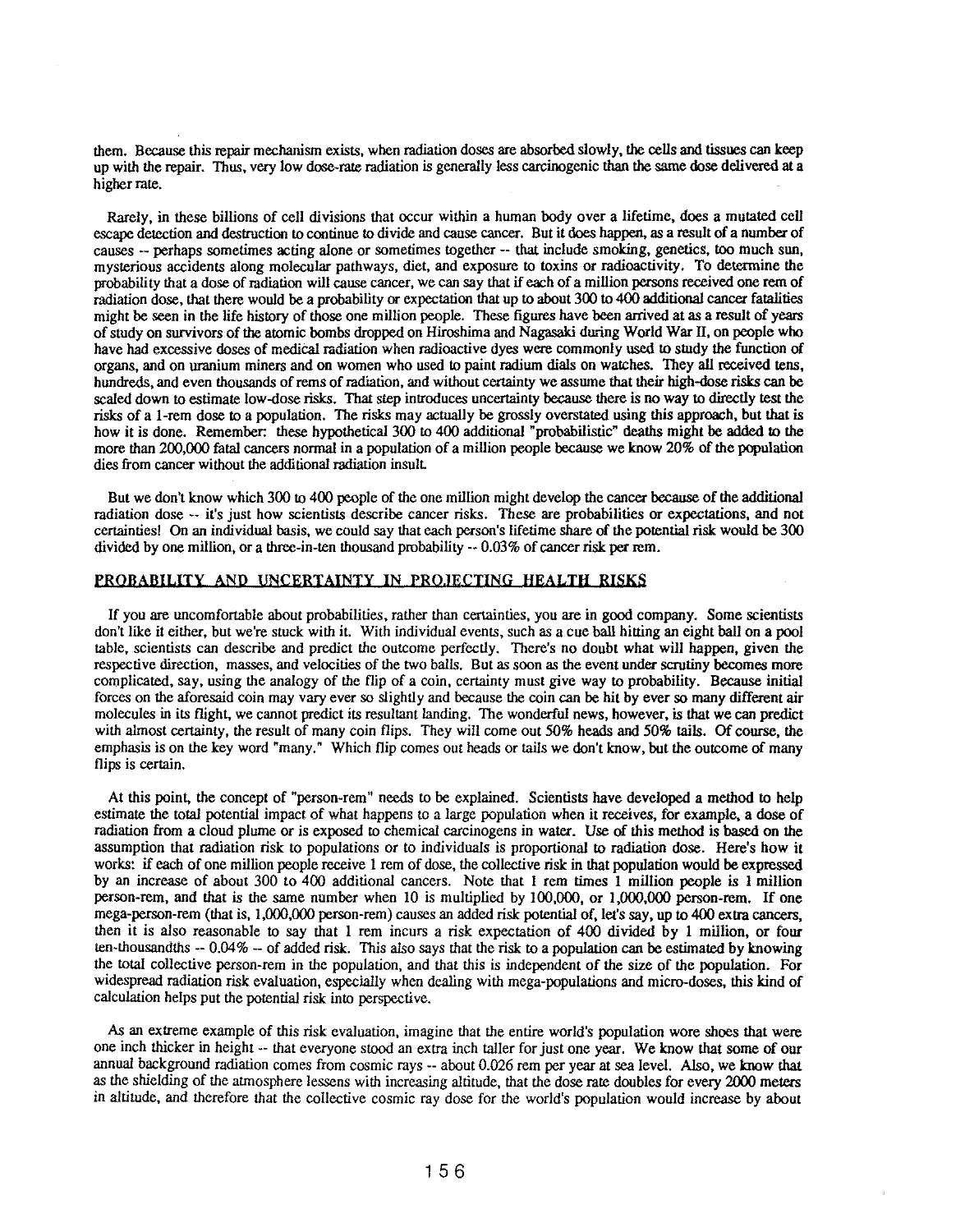1500 person-rem per inch annually. Using the lifetime cancer risk estimator of up to 400 hypothetical cancers per million person-rem, an extra 30 fatal cancers from radiation could occur if everyone on Earth stood an inch higher for just one year! Of course, this same popolation would normally be expected to experience a total of some one billion fatal cancers from all sources, and 30 divided by one billion is an increment in fatal cancer risk probability of less than one in 10 million. In the risk analyses for release of plutonium, these are the same sizes and magnitudes of the risk probabilities that are calculated. They can be calculated, but they are insignificant.

So it is, apparently, with all living organisms. Made up of billions and billions of molecules with all their possible normal and abnormal interactions -- which we do not understand in general, nor which we can compate in any way specifically to, for example, the interactions of billiard balls -- we have no choice but to describe the results in terms of probabilities. However unsatisfying that might be, only probabilities are predictive.

## Pu-238 DIOXIDE AND THE ULYSSES LAUNCH

To estimate the potential risk from the presumed fuel release from the RTG aboard Ulysses, we first need to know how much plutonium would be released, where it would go, and how much would be inhaled. Once all that is calculated, we have to figure out how much actually would weud its way into human tissue and thus induce a risk. Remember, it is only the  $238$ Pu in tissues that causes harm.

Our INSRP team analyzed each potential accident that could lead to a release of plutonium. What was significant was the fmding that very few of the thousands of trials run to simulate each accident scenario resulted in any release of plutonium, even though the modeling predicted a mission failure. In other words, the capsules containing 238Pu survived intact in nearly all the accident scenarios that were simulated. However, nine key accidents were reviewed in detail because they *did* have the potential to release plutonium. These ranged from an explosion of the external shuttle tank on the launch pad to an accidental reentry and impact on land. In the most pessimistic view, the two accidents that would release the most 238Pu are an explosion of the shuttle solid rocket booster within 10 seconds after liftoff and another solid rocket booster explosion 105 to 120 seconds after liftoff.

In the first scenario (the shuttle exploding on or close to the launch pad), large metal shards from the exploding solid rocket booster might slice into the container encapsulating the  $238$ Pu, cutting some of the radioactive heat sources into large pieces that would contaminate the local area, but be relatively bioenvironmentally inert. These particles could be found, retrieved, and contained. A small fraction of the <sup>238</sup>Pu would consist of ultra-small dust-sized particles (up to 10 to 20 µm in diameter) that would be transported through the atmosphere to be either inhaled or incorporated into the food web.

In the second worst-case scenario, the same metal shards from an exploding solid rocket booster would slice into the RTG at an altitude of 100,000 feet, and some of the  $^{238}$ Pu would disperse over the Earth in a plume. By geography and design, most of the radioisotope would fall into the deep ocean. But the possibility of exposure of heavily populated areas does exist, and is discussed later.

The top 5% of the release amounts projected for each relevant accident scenario were averaged to get a reasonable estimate of the "worst case". The very worst case was not evaluated because doing that is like assessing the survivability of people in a ship accident and choosing to focus only on the probability that all the lifeboats on board would also sink. It is within the realm of possibility, but too remote to treat within the realm of probability.

At maximum, the first of those two accidents could release  $380$  curies  $-$  about 50 curies (one ounce) of  $238$ Pu in the air and 330 curies in a four-meter diameter puff two meters off the ground. Approximately 700,000 people could be exposed, receiving a collective dose of 3000 person-rem for the first year, and finally adding up to a total of 4100 person-rem over the next 50 years. Statistically, this would result in a probability of up to 0.9 of an additional cancer (to one person) in the population of 700,000, or about a one-in-a-million increment of potential risk for each person.

In comparison, the nuclear explosion at Chernobyl in the Soviet Union released an additional 90,000,000 person-rem to the 800 million people in Eastern Europe, Europe, and the Soviet Union, and could cause an average cancer risk increase of up to 1 or 2% for each person. And by the same token, one could calculate that about 3.5% of our 20% natural fatal cancer risk could be attributed to the alpha particle dose to lungs from natural radon and its decay products.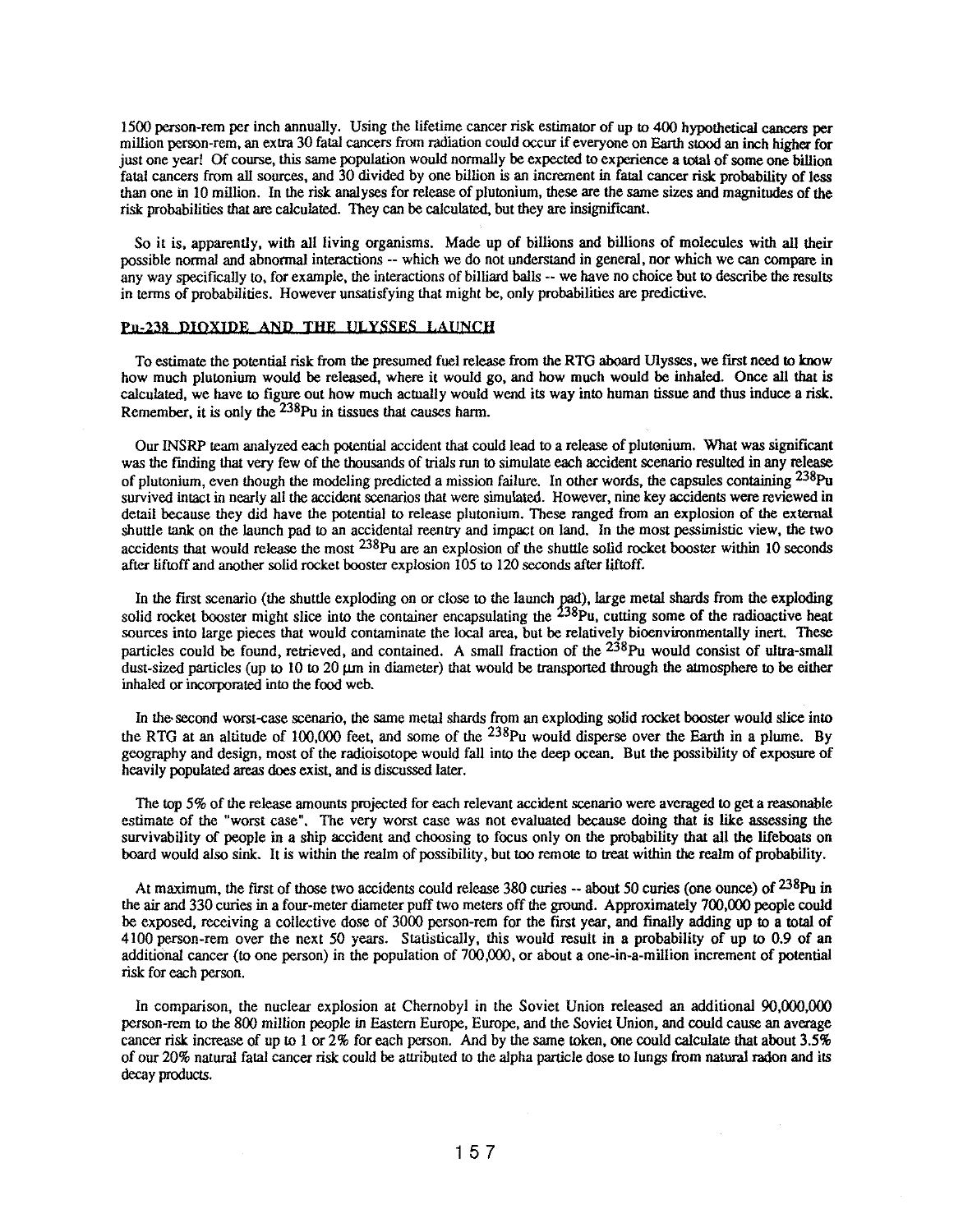Remember: these probabilities are those of a radiation consequence after a release, and should not be confused with the totally different probability that an accident could occur that might release plutonium. Total risk is sometimes expressed as the product of multiplying the probability of an accident by the probability of a consequence, given the accident occurred.

Therefore. in going back to the first scenario of 0.9 of an additional cancer in a population of 700.000. this figure was arrived at by calculating a number of factors. For the amount of <sup>238</sup>Pu ingested by humans, we calculated how the  $^{238}$ Pu moves through the water and is absorbed by marine life, how much of the marine life is eaten by the local population, how much  $238$ Pu ends up on crops, and the percentage of those crops that are eaten by the local affected population of 700.000.

For the amount of <sup>238</sup>Pu that is inhaled by humans, we incorporated information about the amount of the substance in the air that is being breathed. the size of the particles inhaled. and the breathing rate and volume of air taken in with each breath.

In the second accident scenario, the predicted air release of  $^{238}$ Pu is about 3200 curies -- about a half-pound -- at 100.000 feet above the Earth and would be transported worldwide in a plume. Meanwhile. 2200 curies would bave been released on the ocean surface 117 miles offshore. where the closest point of impact of the shuttle would occur in the time frame considered -- 105 seconds to 120 seconds.

The total worldwide population of 5 billion might then have been exposed to the fallout of  $238p_u$ . A collective dose of 130,000 person-rem over 50 years is calculated. This could possibly add a potential of from zero up to a worst case of about an extra 30-40 cancer cases to the total world population. These statistically derived cases are best described as estimates of increased risk shared by the entire population. Forty such cases divided among 5 billion people is an increase of individual risk of about one in a hundred million. a much smaller risk than adding another inch of shoe heighL

The worst possible case involving release of plutonium in an offshore fishing area would deliver a collective dose of 120.000 person-rem to a population of 400.000 (for example. in Florida's Brevard County). This could add up to an additional four cancers to that population over a 50-year period. if you accept the ronservative factors that go into the dose and consequence modeling.

Of course, these figures assume that no clean-up of the area exposed to  $^{238}$ Pu would occur. Even though the exposure risk is very small. it is possible to reduce it even further without great effort. Those who might be exposed to the passing of the initial <sup>238</sup>Pu plume could be sheltered until it passed, reducing potential exposure by 50% or more. Although most of the potential health impact would rome from inhalation and not ingestion. the harvesting of contaminated crops and fish and the consumption of drinking water could be banned until the situation was fully assessed. Contaminated ground areas could be cleaned up; however. with the potential health impacts relatively minor and the cleanup costs so high (estimated at \$200 million per square kilometer), the decision would in all likelihood be a political one. not based on public health risk.

## CONCLUSION

It is essential that the potential for releases of radioactive materials into the biosphere be evaluated as thoroughly as possible. and that the associated range of possible health consequences also be carefully calculated. Once the "experts" bave accomplished this. the risk assessment has been performed. It is then the job of society and its appointed decision-makers to determine if the risks are acceptable. That is called "risk management". Risk management is not always the result of careful risk assessment. When that clash between science and politics occurs in our democratic system. there is always the danger that emotion can out-shout reason -- that heat rather than light or enlightenment will prevail. The analyses described above for the Ulysses mission illustrate the methorls used by the scientists and the type of information that can be provided to our decision-makers. It is our hope that this report throws some helpful light on a generally "heated" topic.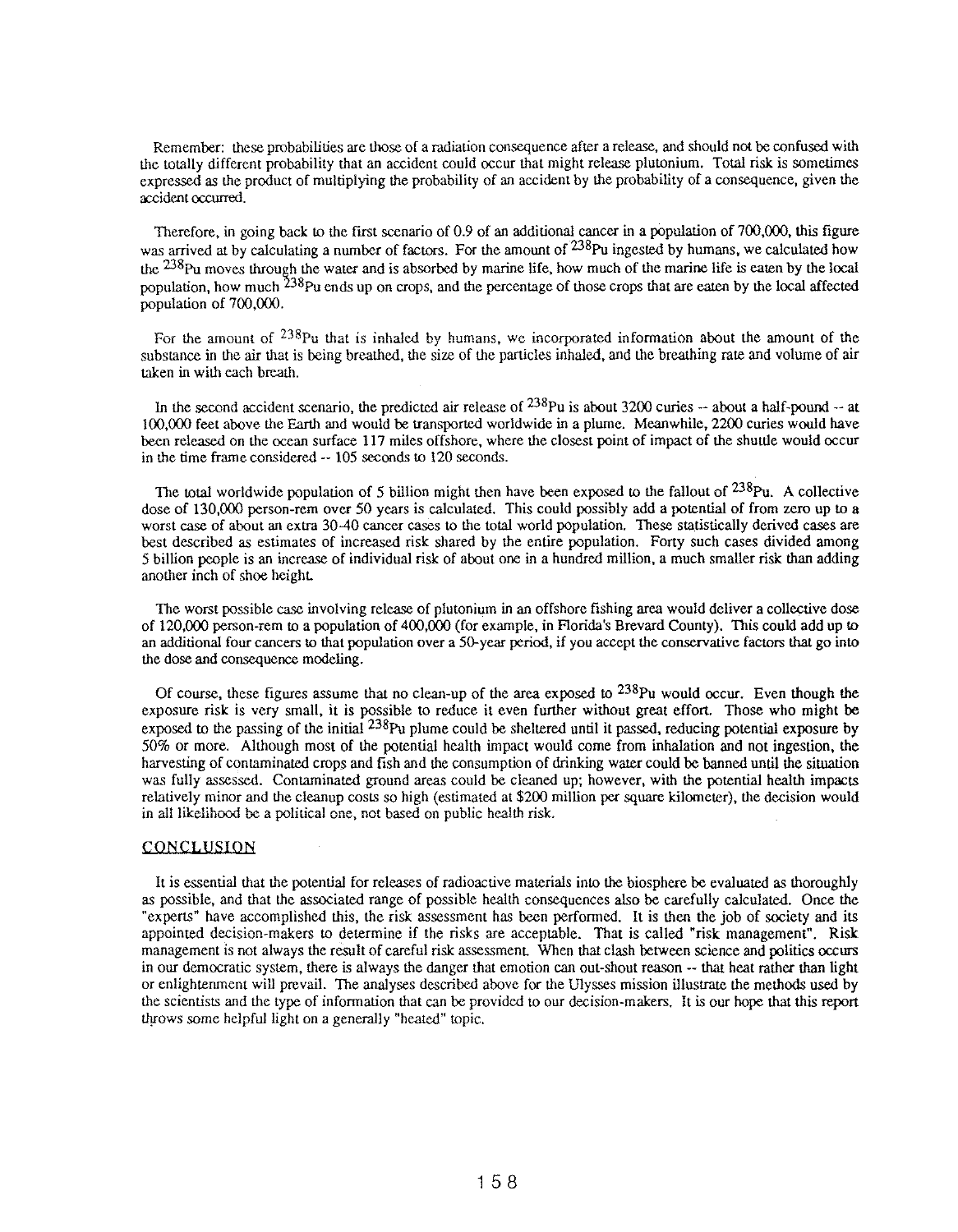## Acknowledgments

This work was supported by the U.S. Department of Energy, U.S. Department of Defense, and the National Aeronautics and Space Administration. The authors acknowledge the significant scientific and technical assistance of G. M. Marmaro (NASA), J. F. Park (Battelle/Pacific Northwest Laboratories), J. O. Blanton (Skidway Institute of Oceanography), T. F. McCraw (Oak Ridge Associated Universities), and W. S. Osburn (U.S. Department of Energy). All of us are members of the Biomedical and Environmental Effects Subpanel of the Interagency Nuclear Safety Review Panel (INSRP). This report is a summary of our Subpanel report to INSRP. J. Ferrell and 1. Genzer assisted in writing this report.

## **References**

The following source documents were used in preparing the report of which this paper is a summary.

- Aarkrog, A. (1977) "Environmental Behavior of Plutonium Accidentally Released at Thule, Greenland," *Health Phys.,* 32: 271-284.
- ACGIH Technical Committee on Air Sampling Procedures (1985) *Particle Size Selective Sampling in the Workplace,* American Conference on Governmental Industrial Hygienists, Cincinnati, OH.
- Adriano, D. c., J. E. Pinder III, K. W. McLeod, J. C. Corey, and A. L. Boni (1982) "Plutonium Contents and Fluxes in a Soybean Crop Ecosystem near a Nuclear Fuel Chemical Separations Facility," 1. *Environ. Quality,*  11: 506-511.
- Alberts, J. J., J. W. Bowling, and K. A. Orlandini (1987) "The Effect of Seasonal Anoxia on the Distribution of 238Pu, 239Pu, 240Pu, 241Arn, 244Cm and *137Cs* in Pond Systems of the Southeastern United States," in *Environmental Research on Actinide Elements,* J. E. Pinder III, J. J. Alberts, K. W. McLeod, R. G. Schreckhise, eds., CONF-841142, U.S. Department of Energy, Washington, DC, pp. 371-390.
- Anspaugh, L. R., P. L. Phelps, N. C. Kennedy, and H. G. Booth (1973) "Wind-driven Redistribution of Surface-Deposited Radioactivity," in *Environmental Behaviour of Radionuclides Released in the Nuclear Industry,*  International Atomic Energy Agency, Vienna, Austria.
- Anspaugh, L. R., J. H. Shinn, P. L. Phelps, and N. C. Kennedy (1975) "Resuspension and Redistribution of Plutonium in Soils," *Health Phys.,* 29: 571-582.
- Atkinson, L. P., T. N. Lee, J. O. Blanton, and W. S. Chandler (1983) "Climatology of Southeastern United States Shelf Waters," 1. *Geophys. Res.,* 88: 4705-4718.
- BEIR (1988) *Health Risks of Radon and Other Internally Deposited Alpha-Emitters,* BIER IV, National Research Council Committee on the Biological Effects of Ionizing Radiation, National Academy of Sciences, Washington, DC.
- Blanton, J. O. (1981) "Ocean Currents along a Nearshore Frontal Zone on the Continental Shelf of the Southeastern U.S.," 1. *Phys. Oceanogr.,* 11: 1627-1637.
- Blanton, J. O. (1986) "Coastal Frontal Zones as Barriers to Offshore Fluxes Contaminants," *Rapp P.-v. Reun Cons. Int. Explor. Mer.,* 186: 18-30.
- Blanton, J. 0., L. P. Atkinson, L. J. Pietrafesa, and T. N. Lee (1981) "The Intrusion of Gulf Stream Water across the Continental Shelf due to Topographically-Induced Upwelling," *Deep-Sea Res.,* 28: 393-405.
- Blanton, J. 0., L. Y. Ocy, J. Arnft, and T. N. Lee (1989) "Advection of Momentum and Buoyancy in a Costal Frontal Zone," 1. *Phys. Oceanogr.,* 19: 98-115.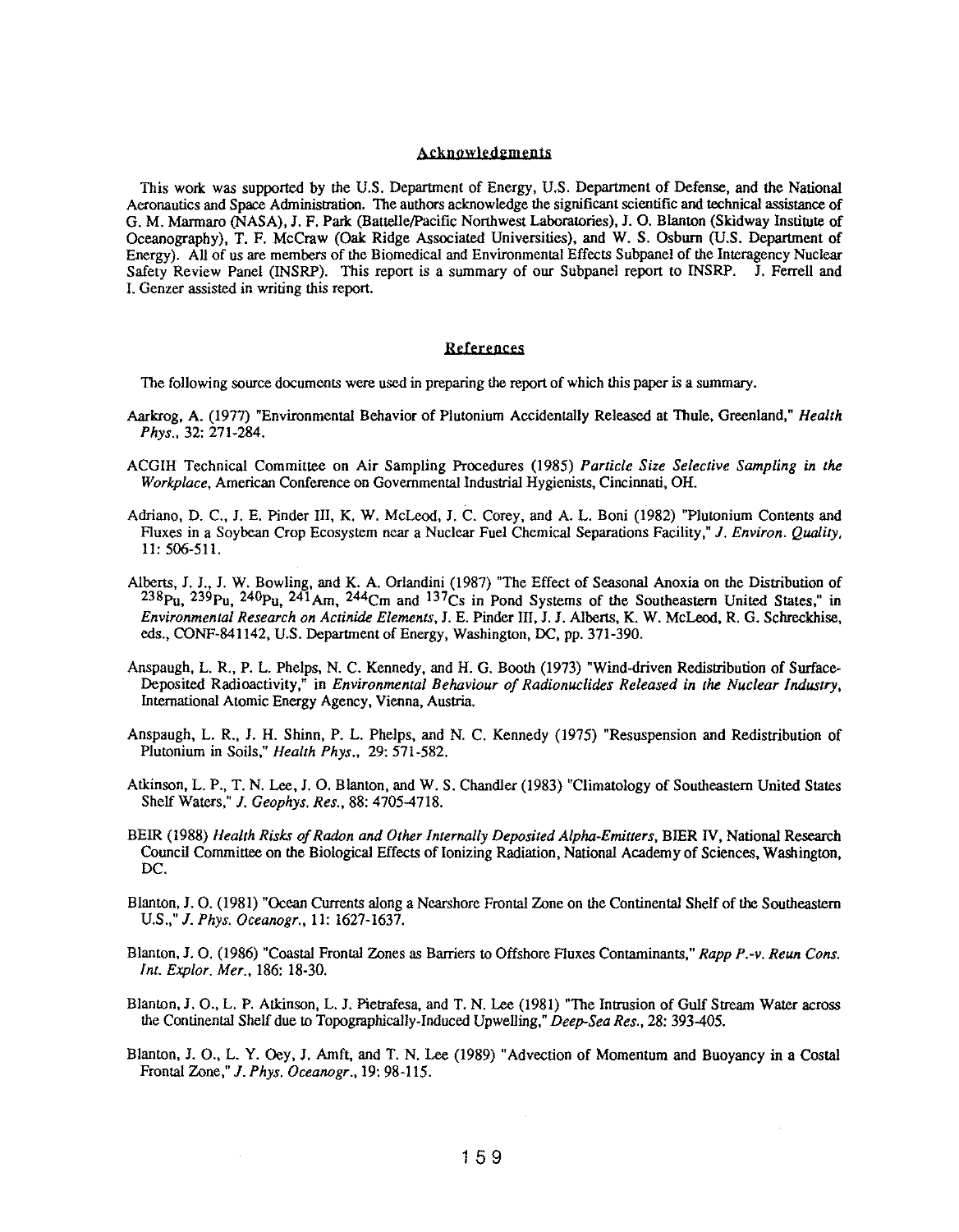- Cuddihy. R. G. and J. A. Ozog (1973) "Nasal Absorption of CsCI. SrCI02. BaCI02. and CeClO3 in Syrian Hamsters," *Health Phys .•* 25: 219-224.
- Cuddihy. R. G., S. R. Gomex. and R. C. Pfleger (1975) "Inhalation Exposures of Beagle Dogs to Cerium Aerosols: Physical. Chemical and Mathematical Analyses." *Health Phys .•* 29: 257-265.
- Dickerson. M. H. (1985) *Summary of MATHEW/ADPlC Model Evaluation Studies.* UCRL-92319. Lawrence Livennore National Laboratory. Livennore. CA.
- DNA (1981) *The Radiological Cleanup of Enewetak Atoll.* Defense Nuclear Agency. Washington. DC.
- DOE (1988) *Internal Dose Conversion Factors for Calculation of Doses to the Public*, DOE/EH-0071, U.S. Department of Energy. Washington. DC.
- Dreicer, M., T. E. Hakonson, G. C. White, and F. W. Whicker (1984) "Rainsplash as a Mechanism for Soil Contamination of Plant Surfaces," *Health Phys .•* 46: 177-187.
- Emery, R. M., D. C. Klopfer, and M. C. McShane (1980) "The Migration of Plutonium from a Freshwater Ecosystem at Hanford." in *Transuranic Elements in the Environment*, W. C. Hanson, ed., DOE/TIC-22800, U.S. Department of Energy. Washington. DC. pp. 625-643.
- EPA (1977) *Proposed Guidance on Dose Limitsfor Persons Exposed to Transuranium Elements in the General Environment.* EPA 520/4-77-016. U.S. Environmental Protection Agency. Washington. DC.
- EPA (1978) *Response to Comments: Guidance on Dose Limits for Persons Exposed to Transuranium Elements in the General Environment.* EPA Technical Report 520/4-78-010. U.S. Environmental Protection Agency. Washington. DC.
- EPA (1987) *Interim Guidance: Dose Limits for Persons Exposed to Transuranium Elements in the General Environment.* U.S. Environmental Protection Agency. Washington. DC.
- FAO (1980) *Yearbook of Fishery Statistics. UN Food and Agriculture Organization.* United National Food and Agriculture Organization. Rome. Italy.
- FCDNA (1975) *Palomares Summary Report.* Field Command Defense Nuclear Agency. Kirtland AFB. NM.
- Garland. J. A. and N. J. PaUenden (1990) "Resuspension Following Chernobyl," in *Proceedjngs. CEC Seminar on Methods and Codes for Assessing the Off-Site Consequences of Nuclear Accidents.* Athens. Greece.
- GESAMP (1986) *Review of Potentially Harmful Substances.* Arsenic. Mercury and Selenium Reports and Studies No. 28. United National World Health Organization. Geneva. Switzerland.
- Hanson, R. B., K. R. Tenore, S. Bishop, C. Chamberlain, M. M. Pamatmat, and J. Teitjen (1981) "Benthic Enrichment in the Georgia Bight related to Gulf Stream Intrusions and Estuarine Outwelling," J. *Mar. Res.*, 39: 417-441.
- Hunt, G. J., D. R. P. Leonard, and M. B. Lovett (1986) *Transfer of Environmental Plutonium and Americium across the Human Gut.* Vol. 53 of *The Science of the Total Environment.* Elsevier Science. New York. NY.
- Hunt. G. J. (1988) *Radioactivity in the Surface and Coastal Waters of the British Isles.* Aquatic Environment Monitoring Report No. 19. Ministry of Agriculture Fisheries and Food. Lowestoft. U.K.
- IAEA (1976) *Effects of Ionizing Radjation on Aquatic Organisms and Ecosystems.* Technical Report Series No. 172. International Atomic Energy Agency. Vienna. Austria.
- lAEA (1983) *Generic Models and Parameters for Assessing the Environmental Transfer of Radionuclides from Routine Releases.* Safety Series No. 57. International Atomic Energy Agency. Vienna. Austria.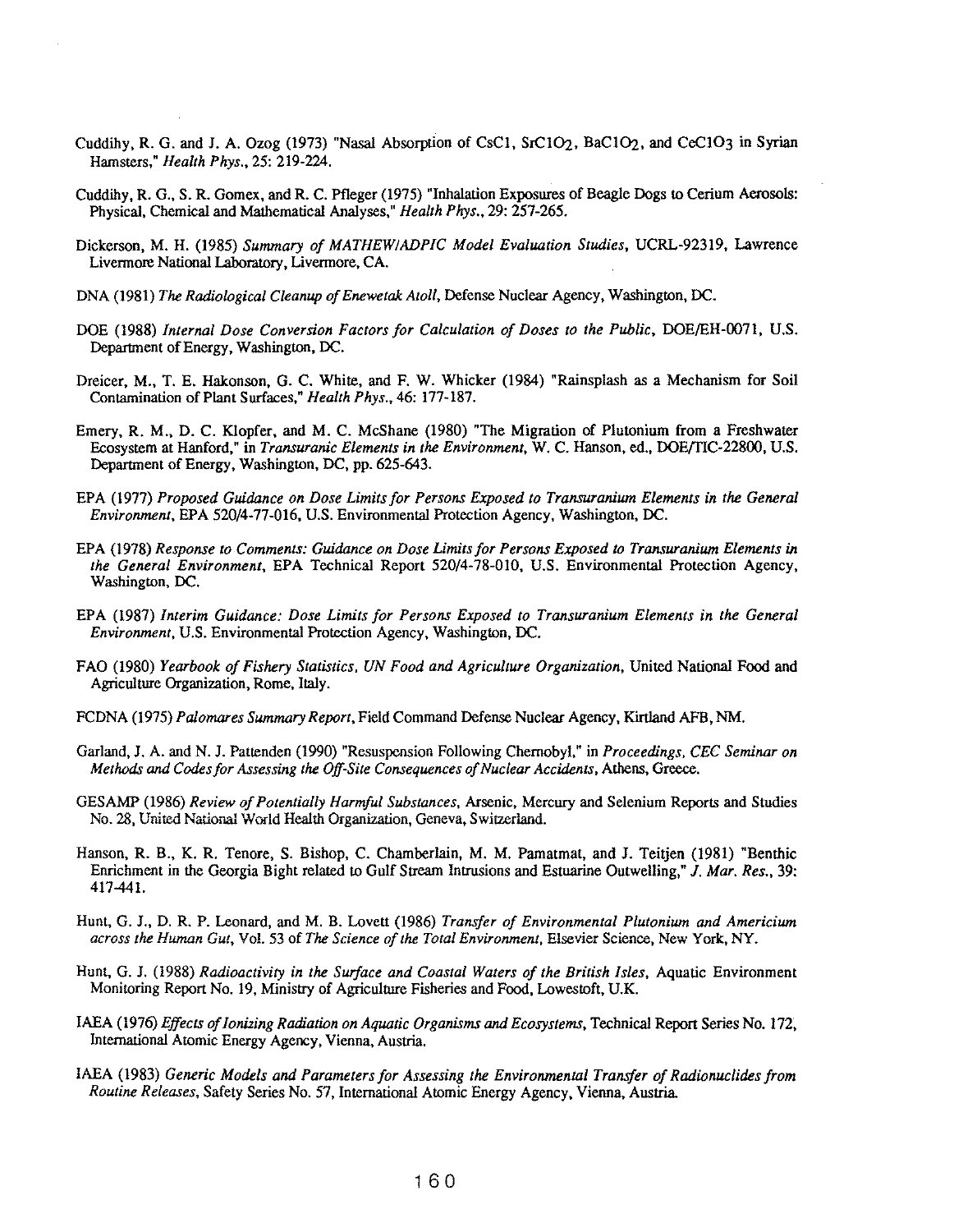- IAEA (1985) *Sediment Kds and Concentration Factors for Radionuclides* in *the Marine Environment,* Technical Report Series No. 247, International Atomic Energy Agency, Vienna, Austria.
- IAEA (1988a) *Inventories of Selected Radionuclides* in *the Oceans,* IAEA-TECDOC-48I, International Atomic Energy Agency, Vienna, Austria
- IAEA (l988b) *Assessing the Impact of Deep Sea Disposal of Low Level Waste on Living Marine Resources,*  Technical Report Series No. 288, International Atomic Energy Agency, Vienna, Austria.
- ICRP (1977) *Recommendations of the International Commission on Radiological Protection,* ICRP Publication 26, International Commission on Radiological Protection, Pergamon Press, New York, NY.
- ICRP (1979) *Limits for Intake of Radionuclides by Workers,* ICRP Publication 30, International Commission on Radiological Protection, Pergamon Press, New York, NY.
- ICRP (1986) *The Metabolism of Plutonium and Related Elements,* ICRP Publication 48, International Comntission on Radiological Protection, Pergamon Press, New York, NY.
- ICRP (1988) *Limits for Intake of Radionuclides by Workers: An Addendum*, Publication No. 30, Pt. 4, International Commission on Radiological Protection, Pergamon Press, New York, NY.
- ICRP Task Group on Lung Dynamics (1966) "Deposition and Retention Models for Internal Dosimetry of the Human Respiratory Tract," *Health Phys.,* 12: 173-207.
- INSRP (1990) *Meteorological Subpanel Report for the Ulysses Mission*, INSRP 90-05, Interagency Nuclear Safety Review Panel, Office of Science and Technology Policy, Washington, DC.
- Kocher, D. C. (1983) "Dose-Rate Conversion Factors for External Exposure to Photons and Electrons; *Health Phys.,* 45: 665-686.
- Lange, R. (1978) *ADPfC: A Three-Dimensional Particle-In-Cell Modelfor the Dispersal of Atmospheric Pollutants and Its Validation against Regional Tracer Studies,* UCRL-76170, Rev. 3, Lawrence Livermore National Laboratory, Livermore, *CA.*
- Lee, T. N. and L. P. Atkinson (1983) "Low Frequency Current and Temperature Variability from Gulf Stream Frontal Eddies and Atmospheric Forcing along the Southeast U.S. Outer Continental Shelf; *I. Geophys. Res.,*  88: 4541-4567.
- Leming, T. D. (1979) *Observations* of *Temperature, Current, and Wind Variations off the Central Eastern Coast of Florida during 1970 and* 1971, NOAA Technical Memorandum NMFS-SEFC-6, p. 172.
- McLeod, K. W., D. C. Adriano, A. L. Boni, J. C. Corey, J. H. Horton, D. Paine, and J. E. Pinder III (1980) "Influence of a Nuclear Fuel Chemical Separations Facility on the Plutonium Contents of a Wheat Crop; J. *Environ. Quality,* 9: 306-315.
- Mewhinney, J. A. and J. H. Diel (1983) "Retention of Inhaled  $^{238}PuO<sub>2</sub>$  in Beagles: A Mechanistic Approach to Description," *Health Phys.,* 45: 39-60.
- Mcwhinney, J. A., A. F. Eidson, and V. E. Powers (1983) "The Effect of Wet-Dry Cycles on Dissolution of Particles of Mixed Uranium and Plutonium Oxides," presented at the *28th Annual Meeting of the Health Physics Society,* Baltimore, MD, 19-23 June.
- Milham, R. C., J. F. Schubert, J. R. Watts, and J. C. Corey (1976) "Measured Plutonium Resuspension and Resulting Dose from Agricultural Operations on an Old Field at the Savannah River Piant in the Southeastern United Slates of America; in *Transuranium Nuclides* in *the Environment,* Proc. Syrup. San Francisco, CA, 17-21 November 1975, International Atomic Energy Agency, Vienna, Austria pp. 400-421.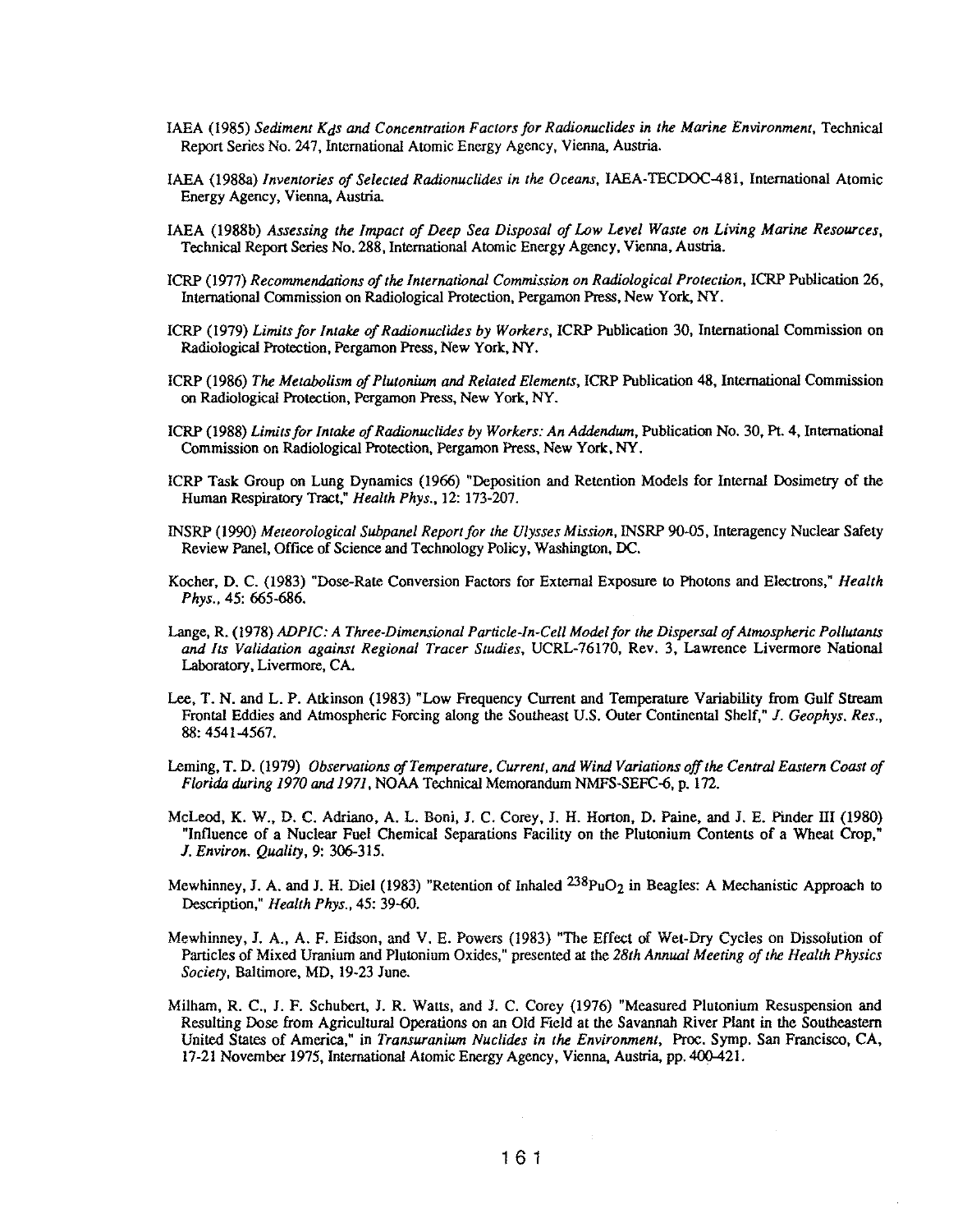- Miller, C. W. and F. O. Hoffman (1983) "An Examination of the Environmental Half-Time for the Radionuclides Deposited on Vegetation," *Health Phys.,* 45: 731-744.
- NAPCA (1968) *Air Quality Data from the National Air Surveillance Networks and Contributing State and Local Networks,* 1966 ed., Publication No. APTD 68-9, National Air Pollution Control Administration, Durham, NC.
- NASA (1989) *Independent Assessment of Shuttle Accident Scenario Probabilities for the Ulysses Mission,* Volumes 1 and 2, Headquarters Code Q, National Aeronautics and Space Administration, Washington, DC.
- NEA (1985) *Review of the Continued Suitability of the Dumping Site for Radioactive Waste* in *the North-East Atlantic,* Nuclear Energy Agency of the Organization for Economic Co-operation and Development, Patis, France.
- Nelson, D. M. and M. B. Lovett (1978) "Oxidation State of Plutonium in the Irish Sea," *Nature.* 276: 599-601.
- Nelson, D. M., R. P. Larsen, and W. R. Penrose (1987) "Chemical Speciation of Plutonium in Natural Waters," in *Environmental Research on Actinide Elements,* J. E. Pinder III, J. J. Alberts, K. W. McLeod, R. G. Schreckhise, eds., CONF-84 1 142, U.S. Department of Energy, Washington, DC, pp. 27-48.
- NCRP (1984) *Radiological Assessment: Predicting the Transport. Bioaccumulation, and Uptake by Man of Radionuclides Released on the Environment, NCRP Report No. 76, National Council on Radiation Protection and* Measurements, Bethesda, MD.
- NCRP (1987a) *Genetic Effects from Internally Deposited Radionuclides,* NCRP Report 89, National Council on Radiation Protection and Measurements, Bethesda, MD.
- NCRP (1987b) *Recommendations on Limits for Exposure to Ionizing Radiation,* NCRP Report 91, National Council on Radiation Protection and Measurements, Bethesda, MD.
- Noshkin, V. E. (1980) "Transuranium Radionuclides in Components of the Benthic Environment of Enewetak Atoll," in *Transuranic Elements in the Environment,* W. C. Hanson, ed., DOErrIC-22800, U.S. Department of Energy, Washington, DC, pp. 578-601.
- NUS (1990) *Final Safety Analysis Report for the Ulysses Mission, Volume III (Book* 2), *Nuclear Risk Analysis Document* - *Appendices,* ULS-FSAR-006, Prepared for the U.S. Department of Energy by NUS Corporation, Germantown, MD, March 1990.
- Nyhan, I, W., F. R. Miera, and R. E. Neher (1976a) "Distribution of Plutonium in Trinity Soils After 28 Years," J. *Environ. Quality,S: 431-437.*
- Nyhan, I. W., F. R. Miera, and R. J. Peters (1976b) "Distribution of Soil Plutonium in Soil Particle Sizes of Liquid Effluent Receiving Areas at Los Alamos," J. *Environ. Quality,* 5: 50-56.
- Paine, D. (1980) "Plutonium in Rocky Flats Freshwater Systems," in *Transuranic Elements in the Environment,*  W. C. Hanson, ed., DOEfflC-22800, U.S. Department of Energy, Washington, DC, pp. 644-658,
- Park, J. F. et al. (1985) *Inhaled Plutonium Oxide in Dogs*, Pacific Northwest Laboratory Annual Report for 1984 to DOE Office of Energy Research, Part I: Biomedical Sciences, PNL-5500 PTI, UC-48, Pacific Northwest Laboratory, Richland, WA.
- Pentreath, R. J. and D. 1. Allington (1988) "Dose to Man from the Consumption of Marine Seafoods: A Comparison of the Naturally-Occurring Po-210 with Artificially-Produced Radionuclides," in *Proceedings of the 78th International Congress of IRPA,* Sydney, Australia
- Perkins, R. W. and C. W. Thomas (1980) in *Transuranic Elements* in *the Environment,* W. C. Hanson, ed., DOE/TIC-22800, U.S. Department of Energy, Washington, DC, pp. 53-82.
- Pinder, J. E. III and A. C. Doswell (1985) "Retention of <sup>238</sup>Pu-Bearing Particles by Corn Plants," *Health Phys.*, 49: 771-776.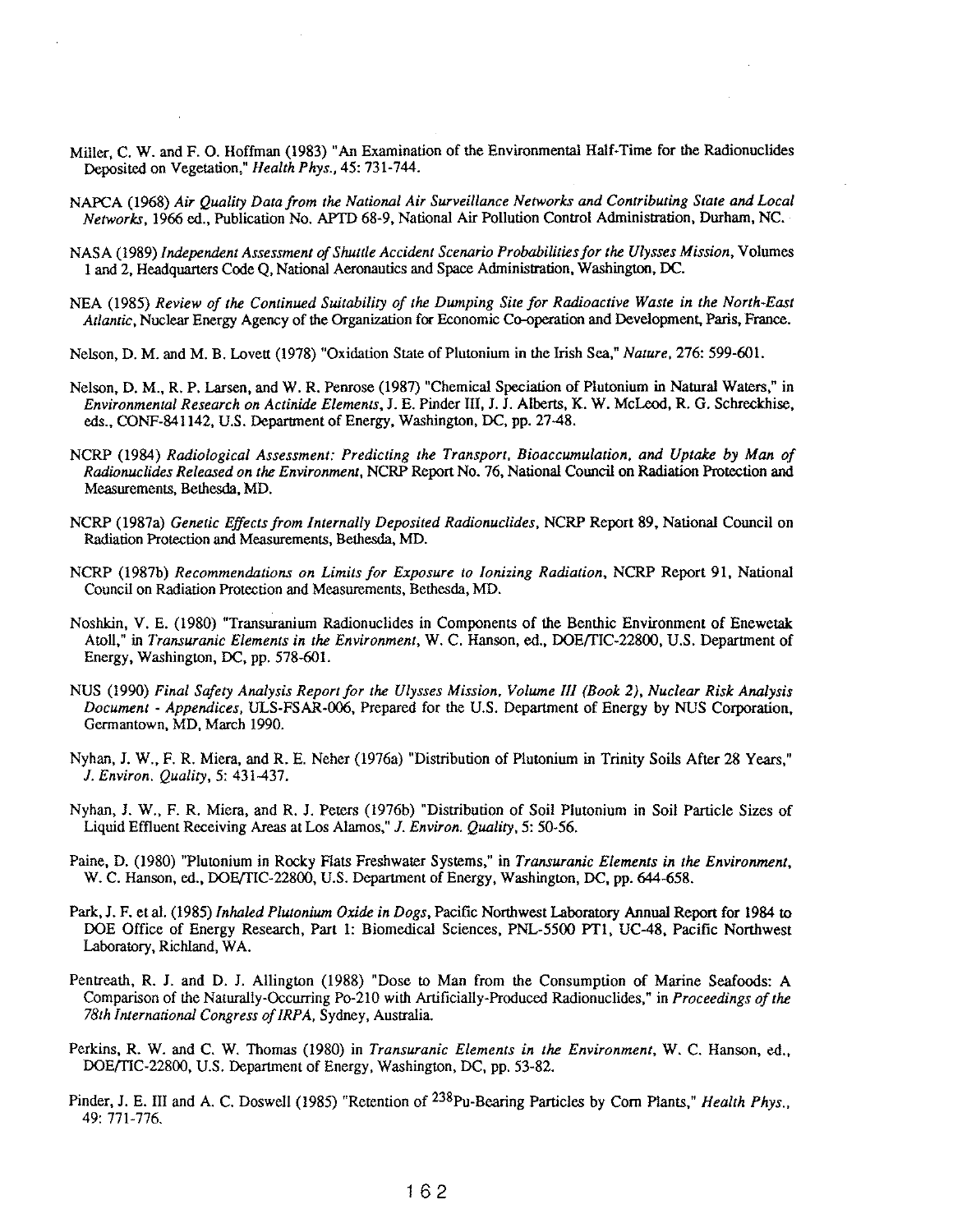- Pinder, J. E. Ill, D. C. Adriano, T. G. Ciravolo, and D. M. Yehling (1987) "The Interception and Retention of 238Pu Deposition onto Orange Trees," *Health Phys.,* 52: 707-715.
- Pinder, J. E. Ill, T. G. Ciravolo, and J. W. Bowling (1988) "The Interrelationships among Plant Biomass, Plant Surface Area and the Interception of Particulate Deposition by Grasses," *Health Phys.,* 55: 51-58.
- Pinder, J. E. 1II and K. W. McLeod (1988) "Contaminant Transport in Agroerosystems through Retention of Soil Particles on Plant Surfaces," J. *Environ. Quality,* 17: 602-607.
- Pinder, J. E. III and K. W. McLeod (1989) "Mass Loading of Soil Particles on Plant Surfaces," *Health Phys.,* 57: 935-942.
- Pinder, J. E. Ill, K. W. McLeod, and D. C. Adriano (1989) "The Accuracy of Some Simple Models for Predicting Particulate Interception and Retention in Agricultural Systems," *Health Phys.,* 56: 441-450.
- Romney, E. M., A. Wallace, R. K. Schultz, J. Kinnear, and R. A. Wood (1981) "Plant Uptake of  $237Np$ ,  $239,240$ Pu,  $241$ Am, and  $244$ Cm from Soils Representing Major Food Production Areas of the United States," *Soil Science,* 132: 40-59.
- Rupp, E. M., F. L. Miller, and C. F. Baes III (1980) "Some Results of Recent Surveys of Fish and Shellfish Consumption by Age and Region of U.S. Residents," *Health Phys.,* 39: 165-175.
- Sehmel, G. A. (1980) "Particle Resuspension: A Review," *Environ. Inti.,* 4: 107-127.
- Sherman, C.A. (1978) A Mass-Consistent Model for Wind Fields Over Complex Terrain, UCRL-76171, Rev. 3, Lawrence Livermore National Laboratory, Livennore, CA.
- Shinn, J. H., D. N. Homan, and D. D. Gay (1982) "Plutonium Aerosol Fluxes and Pulmonary Exposure Rates during Resuspension from Bare Soils near a Chemical Separation Facility," in *Precipitation Scavenging, Dry Deposition, and Resuspension,* H. R. Pruppacher, R. G. Semonin, and WS. G. N. Stinn, eds., Elsevier, New York, NY.
- Smith, N. P. (1987) "Near-Bottom Cross-Shelf Heat Flux along Central Florida's Atlantic Shelf Break: Winter Months," J. *Geophys. Res.,* 92: 10845-10852.
- Stather, J. W. and S. Howden (1975) "The Effect of Chemical Form on the Clearance of <sup>239</sup>Plutonium from the Respiratory System of the Rat," *Health Phys ..* 28: 29-39.
- Tamura, T. (1975) "Distribution and Characterization of Plutonium in Soils from Nevada Test Site," J. *Environ. Quality,* 4: 350-354.
- Tenore, K. R., C. Chamberlain, W. Dunstan, R. Hanson, B. Sherr, and J. Teitjen (1978) "Possible Effects of Gulf Stream Intrusions and Coastal Runoff on the Benthos of the Continental Shelf of the Georgia Bight," in *Estuarine Interactions, M. L. Wiley, ed., Academic Press, New York, NY, pp. 557-598.*
- Trabalka, J. R., M. A. Bogle, E. A. Bondietti, and T. G. Scott (1987) "Actinide Behavior in a Freshwater Pond," in *Environmental Research on Actinide Elements,* J. E. Pinder III, J. J. Alberts, K. W. McLeod, R. G. Schreckbise, eds., CONF-841142, U.S. Department of Energy, Washington, DC, pp. 341-347.
- UNSCEAR (1982) *Ionizing Radiation: Sowces and Biological Effects,* United Nations Scientific Committee on the Effects of Atomic Radiation, 1982 report to the General Assembly, United Nations, New York, NY.
- UNSCEAR (1988) *Sources, Effects and Risks of Ionizing Radiation,* United Nations Scientific Committee on the Effects of Atomic Radiation, United Nations, New York, NY.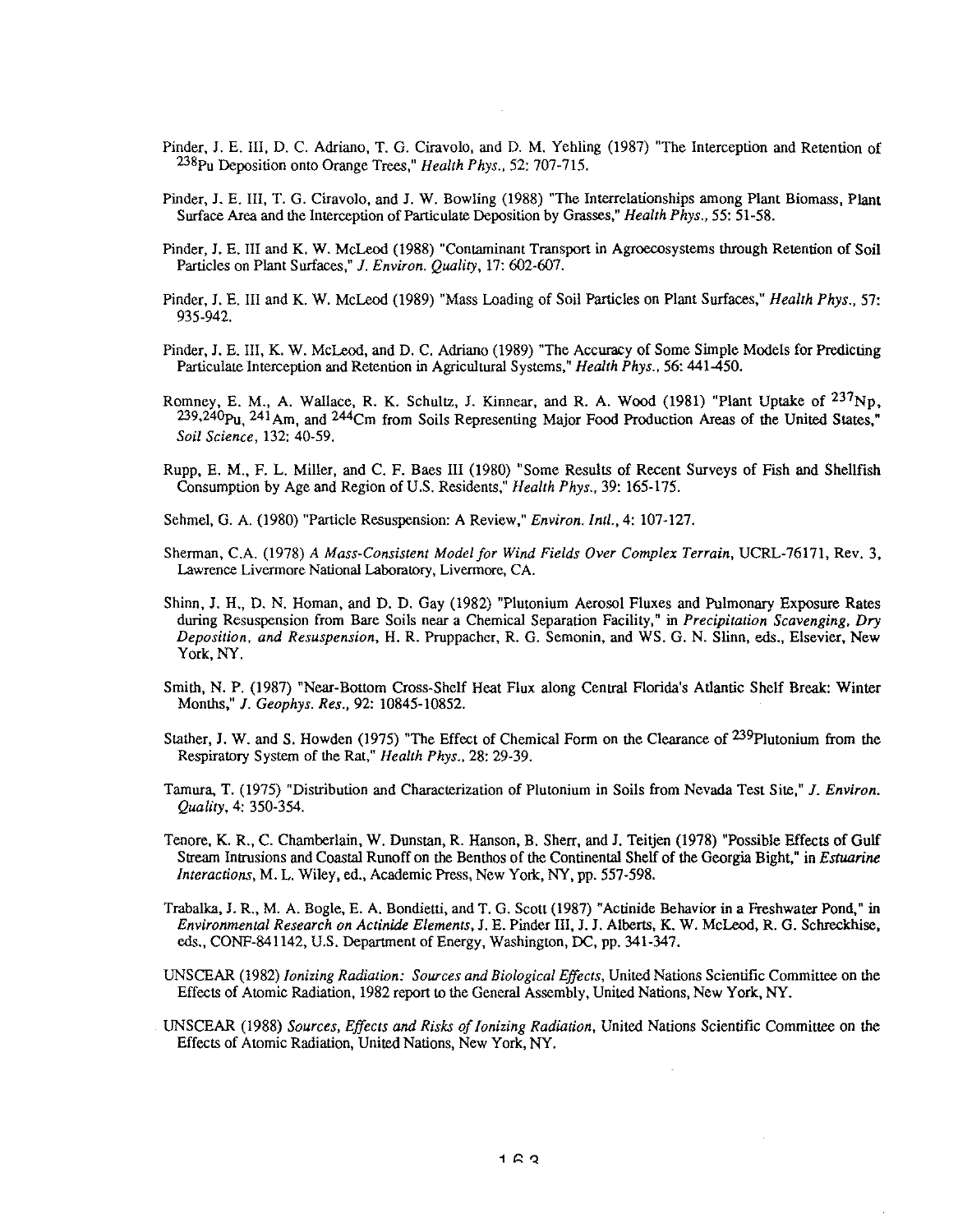- University of Florida (1970) *Tracing* of *Coastal Sediments Movement at Cape Canaveral,* Department of Coastal and Oceanographic Engineering, University of Florida, Gainesville, FL, 60 pp. (Unpublished report submitted to the U.S. Atomic Energy Commission).
- U.S. Depanment of Commerce (1987) *Marine Recreational Fishery Statistics Survey, Atlantic and Gulf Coasts,*  1986, Current Fishery Statistics Number 8392, U.S. Department of Commerce, National Marine Fishery Service, Washington, DC.
- Volchok, H. L. (1969) "Fallout of Pu-238 from the SNAP-9A Burnup-IV," in USAEC Repon HASL-201, Health and Safety Laboratory, New York, NY, pp. 1-5 to 1-13.
- Wallwork-Barker, M. K. and T. E. Hakonson (1981) *Accumulation and Retention of Soil Particles on Plants in Environmental Surveillance at Los Alamos during 1980,"* Report LA-8810-ENV, Los Alamos National Laboratory, Los Alamos, NM.
- Weber, A. H. and J. O. Blanton (1980) "Monthly Mean Wind Fields for the South Atlantic Bight," J. *Phys. Oceanogr.,* 10: 1256-1263.
- Whicker, F. W. and V. Shultz (1982) *Radioecology: Nuclear Energy and the Environment,* Vol I, CRC Press, Boca Raton, FL, pp. 161, 166.
- WHO (1983) *Environmental Health Criteria,* Repon No. 25, World Health Organization, Geneva, Switzerland.
- Windom, H. L. and R. G. Smith (1985) "Factors Influencing the Concentration and Distribution of Trace Elements in the South Atlantic Bight," in "Oceanography of the Southeastern U.S. Continental Shelf", L. P. Atkinson, D. W. Menzel, and K. A. Bush, eds., American Geophysical Union, Washington, DC, pp. 141 152.
- Zantopp, R. J. , K. D. Leaman, and T. N. Lee (1987) "Florida Current Meanders: A Close Look in June-July 1984," J. *Phys. Oceanogr.,* 17: 584-595.